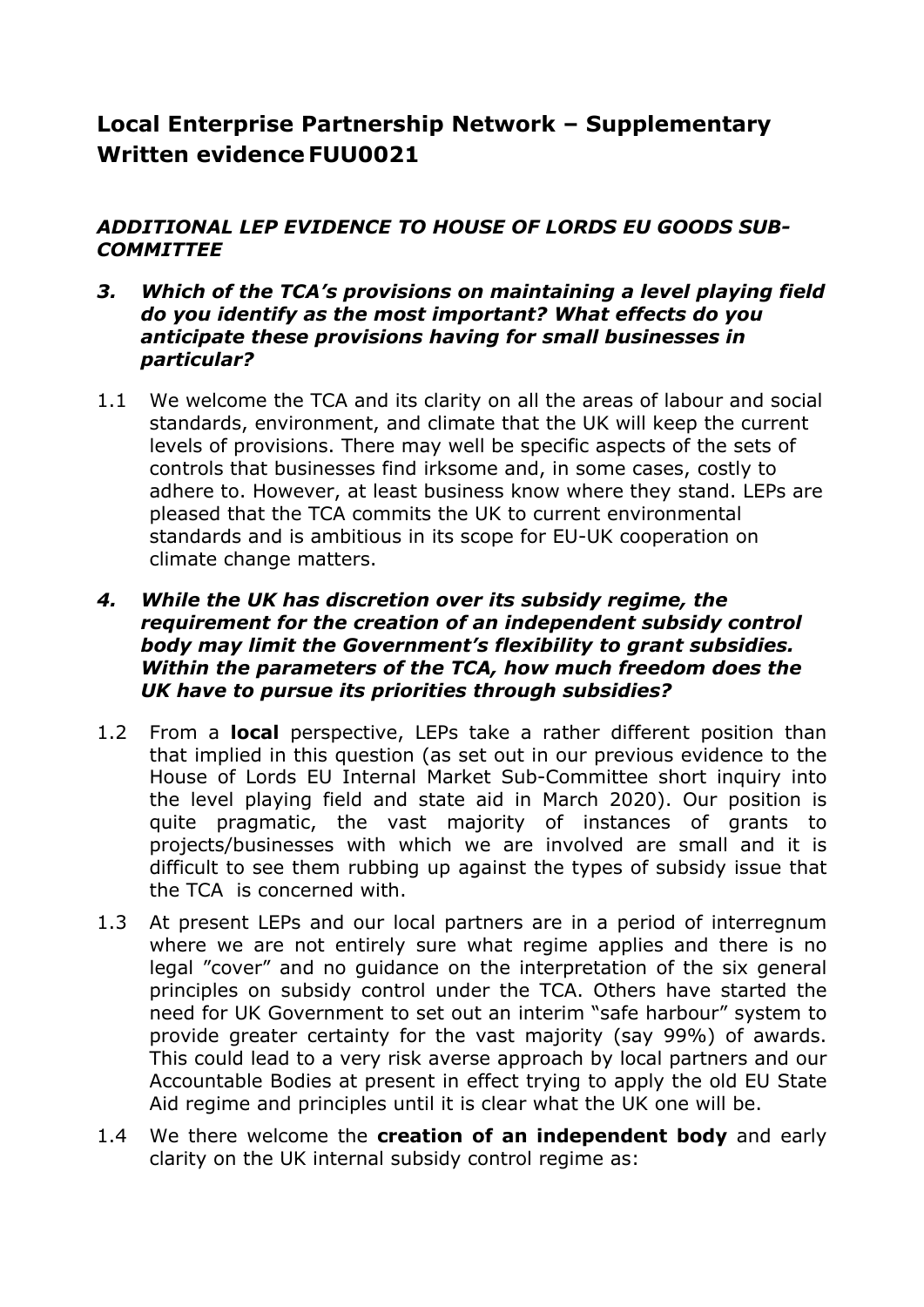- 1) This would provide clarity and certainty in the assessment and planning of grant support by LEPs and our partners locally
- 2) It would ensure policing of rules as between England and the Devolved Administrations.
- 1.5 TCA requires that both parties adhere to "common principles" for their regime of subsidy control. We consider that these six principles

# *5. Now that the TCA has provided some clarity on future subsidy controls, what state aid policies should the Government focus on in order to pursue its "levelling up" agenda? How should the Government engage with key stakeholders to support the economic sectors and geographic areas in most need?*

- 1.6 We are not sure how much clarity the TCA does actually provide as the guiding principles are very broad and offer the UK Government ample opportunity to develop a bespoke subsidy system.
- 1.7 As set out in our previous submission on State Aids in 2020 to the House of Lords Internal Market Sub-Committee it is important that the new regime:
	- Is long lasting and not subject to excessive tinkering to provide certainty to business and bodies supporting businesses
	- Has a set of simple subsidy rates to support the levelling up agenda these ought to be varied by geography based on objective need criteria at relatively large geographies (local authority district or travel to work areas
	- LEPs recognise the need to retain control on maximum levels of support for businesses across the UK (ie "aid intensity"), but the levels of maximum support available in most parts of England for SMEs are simply too low to make any difference to many business decisions.
	- A simpler system aligned by geography to the new Shared Prosperity Fund allocations and levels of resources would make eminent sense and should re-enforce the focus of levelling up by a clearer collective focusing of resources and support by geography.
	- Have a new UK de minimis level to at least £400,000 to £500,000 (compared to €200,000 at present) (the TCA in effect provides for a de minimis level of approx. £350,000) given to a single beneficiary over 3 years)
	- Clarify those areas of business support that do not count towards the de minimis total and ensure that they are exempt (e.g. business advice and consultancy up to say £10,000)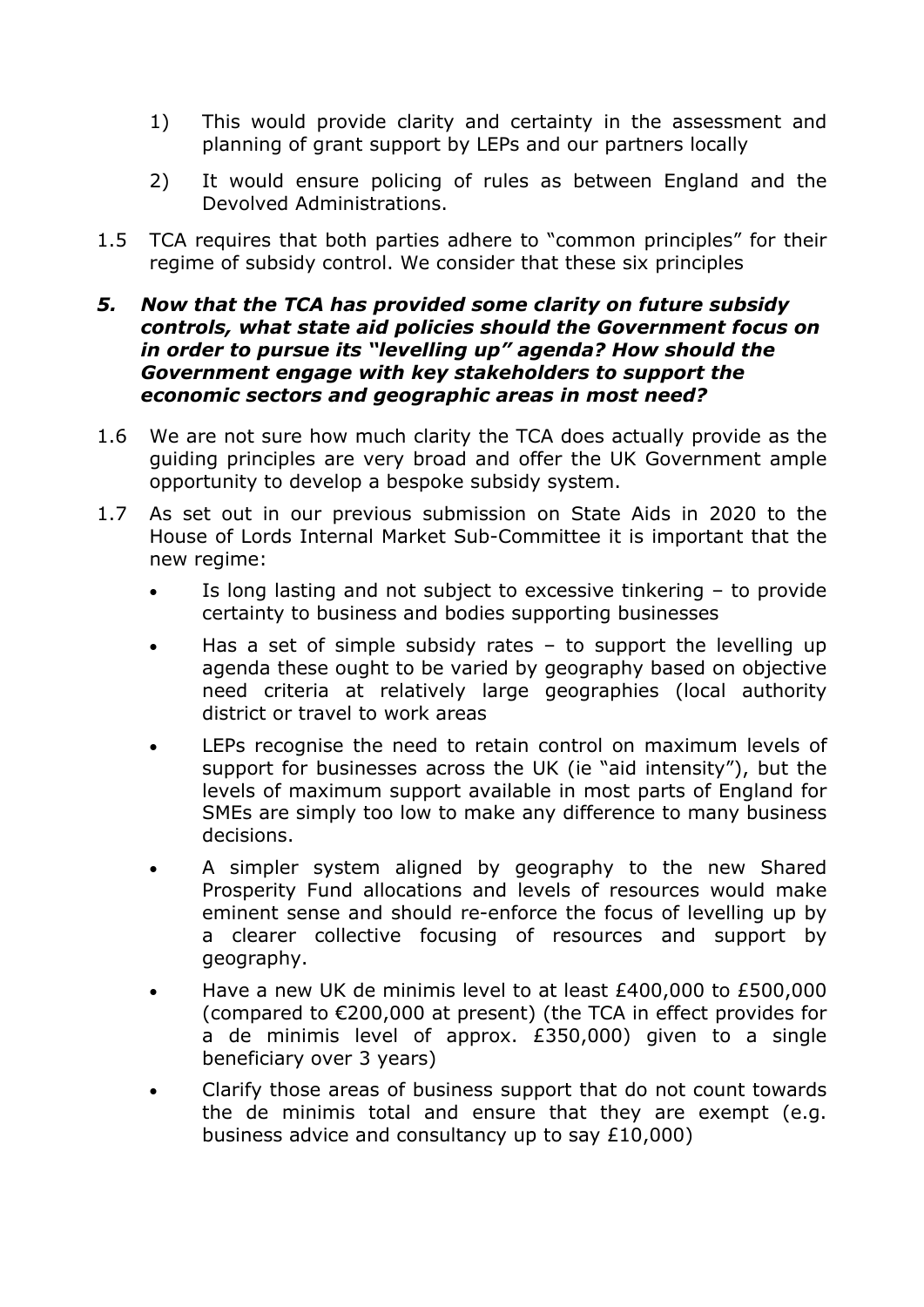Create a single online system of recording state support to businesses to make any operation much simpler and less time consuming.

# *6. What impact will the TCA's provisions on labour and social standards have on different sectors and sizes of businesses, and are these provisions a positive outcome for the UK?*

1.8 LEPs are generally supportive of the TCA in this regard and that the UK and EU maintain similar levels of labour and social standards.

# *8. What are the primary causes of delays in the transportation of goods between Great Britain and the EU? What impact are these delays having on supply chains?*

1.9 In response to this issue I have sought direct input from two LEPs with large Port operations and from hauliers and manufacturing businesses within our local geography.

# *Port of Dover*

- 1.10 The headline feedback from the Deputy Chair at the Port of Dover was that the initial teething issues were resolving themselves with specific and detailed problems reducing from 200 per day at the turn of the year to 10-15 now. However, this was on the basis of 7,000 vehicles movements rather than the 10-11,000 peak. Additionally, 7,000 was around 10% down on the previous year as many businesses had stockpiled supplies in advance of the end of the EU Transition period.
- 1.11 The position on preparedness for export had improved significantly with hauliers getting used to what is required and being better prepared. There was a marked difference on preparedness from the start to the end of January.
- 1.12 There were considerable concerns raised on cost escalations by businesses, particularly around couriers and VAT. It was also clear that Rules of Origin was causing considerable concerns for businesses and it was felt that a Task Force was needed to find a way through the current challenges.
- 1.13 A weather eye was being kept on Eastern European drivers as they were not coming in the same numbers and were seen as critical to the movement of goods, given the numbers of drivers from the area. This was apparently due to providing a backload – unwilling to return to Europe from the UK with an empty truck.

# *Port of Liverpool*

*Irish Sea Update*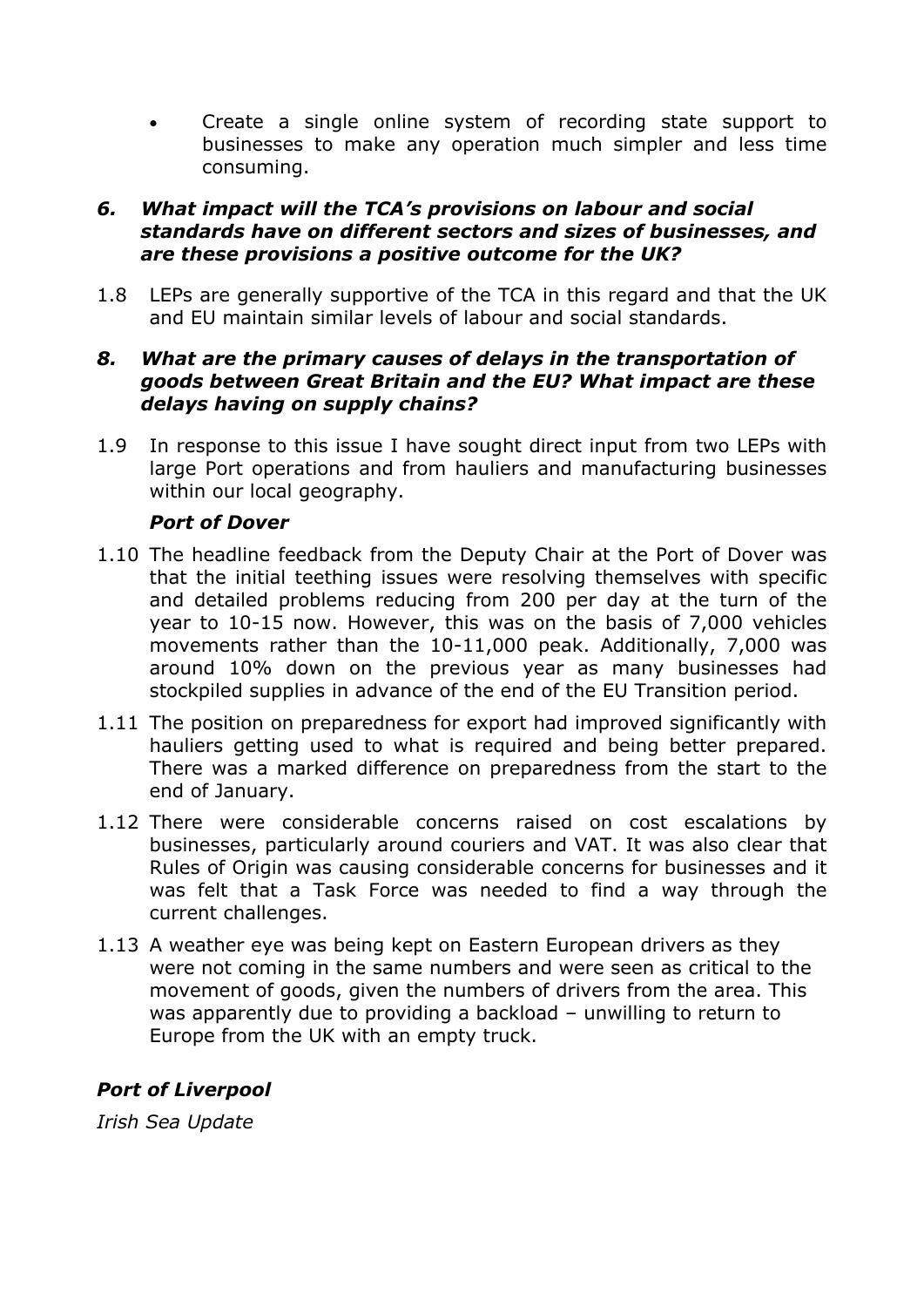- 1.14 There have been no queues massing at any of the ports and there is no expectation that there will be any. Hauliers are simply not collecting the cargoes from the traders until all of the required paperwork and reference numbers are in place
- 1.15 The GB-Ireland-NI supply chain appears to be shifting towards direct GB-NI shipments as procedures for travelling through Ireland appear to be more complicated and more issues/delays are being experienced. GB-NI routes are seeing an increase in throughput accordingly
- 1.16 Next day deliveries have significantly reduced as they are now look at 2-3 days – appears to be less urgency at present but wait to see if this changes.
- 1.17 Port of Heysham is benefitting from the 'Irish Sea Hub' model, with routes to Belfast, Warrenpoint and Dublin (Top, Middle & Bottom). Extra capacity being considered for the Heysham to Dublin route.
- 1.18 Volumes on Liverpool to Dublin routes are down approximately 30%.
- 1.19 HMG/HMRC systems i.e. GVMS seem to be holding up well to the volume of entries.
- 1.20 There are some issues with the different Agencies (DEFRA, DAERA, Border Force etc.) and how they require notification and alerts to be recorded using different systems and procedure.

# *Northern Ireland Protocol*

- 1.21 The key reported issues are:
	- Understanding and joining the Trader Support Services
	- Understanding and completing the paper-work
		- Applying for Good Vehicle Movement numbers
		- Checking Entry Summary Declarations
		- Registering for the Import Control System
		- What documents comply for an Entry In Declarants Records (EIDR)
	- Classifying goods as "not at risk"
	- Obtaining an XI EORI Number

# *Haulier Perspective*

1.33 Some hauliers are suspending groupage operations into Europe as each delivery requires significant amounts of paperwork to accompany it, there are significant time and labour costs and one small error can delay the whole load. Businesses are reporting difficulties in finding alternative carriers.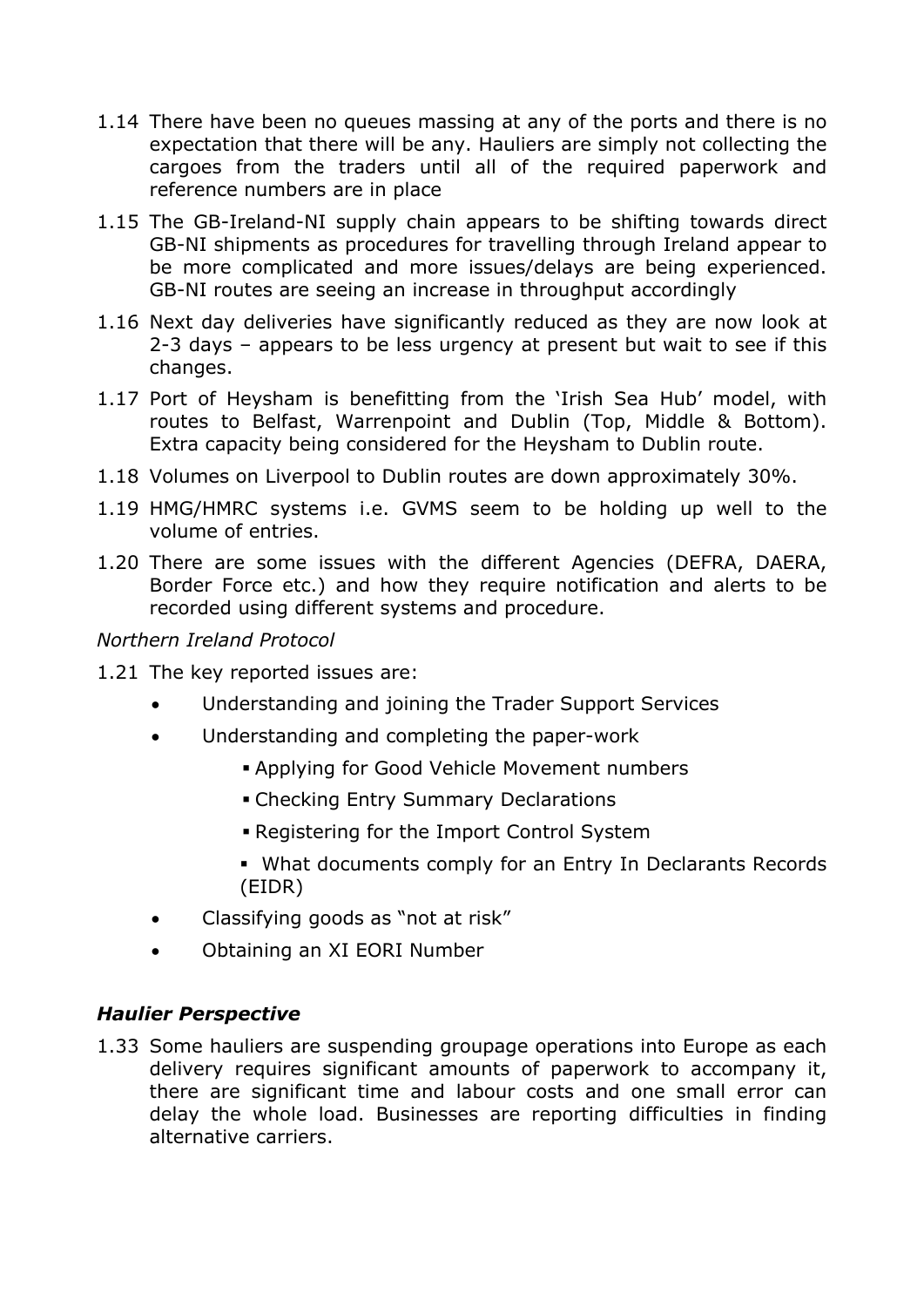- 1.34 A concern has been raised that French Border Agency are making things extremely difficult and trying to find reasons to delay imports as long as possible. It is hoped that this will soon settle down.
- 1.35 Small parcel deliveries to Europe and Northern Ireland still appear to be an issue as DPD and UPS have suspended or reduced deliveries.
- 1.36 A local haulier is reporting that the transportation of hazardous waste to Europe is proving problematic due to the licensing requirements. In order to carry this material, a licence in now required for each individual country and in some countries, Germany for example, a licence is required for individual regions. It is understood that these licences can take up to 12 months to issue. The haulier has therefore decided to suspend all European operations until this can be resolved. This approach has been shared by other operators.

# *Business Perspectives*

- 1.37 A large paper manufacturer, which exports 70% of their finished goods are facing multiple issues. They had a vehicle turned around at Rotterdam and returned to the UK (at their cost) as the load was not cleared within the allocated time. They have a customer in Switzerland for finished board, they previously shipped the board to Germany for cutting and then transported the cut board to Switzerland in smaller quantities at the customer's request. They are no longer allowed to do this as the board has to go directly to Switzerland – the deal does not allow it to be worked on in Germany. The business feared it would lose this customer and have therefore opened warehouses in Germany, Poland and Holland to carry stock for servicing European customers in a timely manner. This is all adding additional costs to the business.
- 1.38 Alongside the known issues of Rules of Origin, VAT, increased paperwork and transportation issues businesses are reporting increased supply chain costs. This is proving challenging, particularly as businesses have reduced trade, generally. For example, an upholsterer - catalogue choice halved as a result of supplier cancelling fabric orders from EU, due to price increase and long delays. This is having a knock on effect on customer service and choice.
- 1.39 Businesses across a range of sectors are reporting issues relating to range and availability of stock – this ranges from opticians reporting limited range of frames to constructors identifying shortages on materials.
- 1.40 Other businesses echo concerns around customer service and subsequent cash flow, as suppliers are having issues with import delays due to paperwork, courier and price increases. For example, a blinds fitter has experienced a supply lead time increase for products from 14 days to 6+ weeks. This has caused frustration as customers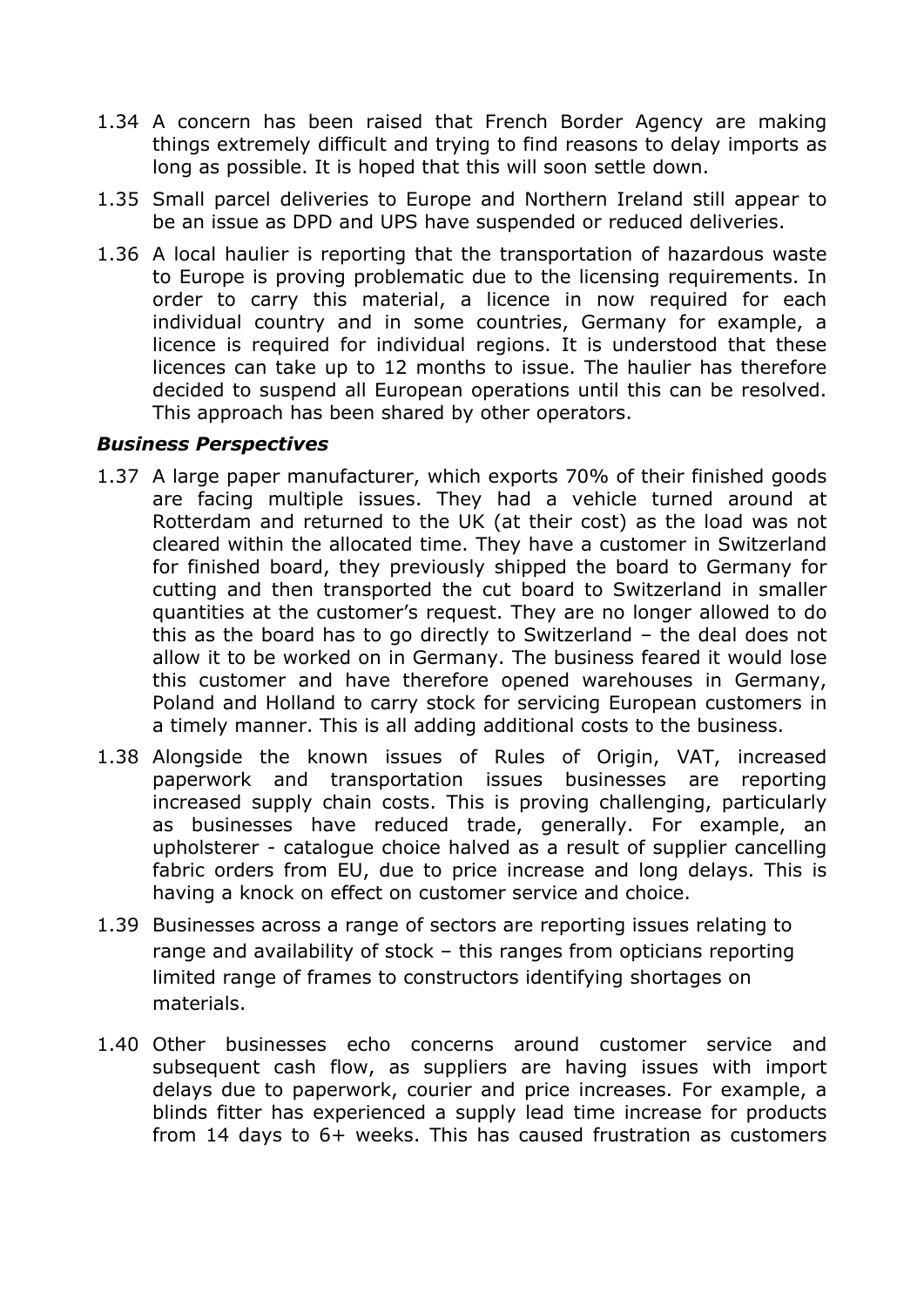are opting to cancel orders and opt for other firms that are importing lesser quality products from China.

- 1.41 One business has been so concerned about the challenges that it has written to their local MP advising that they are considering withdrawing production from the UK. Excerpts from the letter say: "While we have spent the last year on countless webinars and getting prepared for Brexit, the actual details of the deal that has been done and voted for is not only a disaster for us as an exporter, I believe it is a disaster for the UK and does not represent the interests of the electorate and taxpayer, and will ultimately see less wealth for the UK, with more tax and duty to be collected in Europe. I will explain as below. Firstly, the details of the deal which we were preparing for were only published days before they were in put into practice and have given us no time to adjust, in fact all our staff were on holiday. All the support and guidance we had received has been about how to export to the EU after Brexit, forms etc and ticking boxes, not about the fine details, managing the associated costs and mitigating the impact ……. In fact, almost the only way to solve the issue is to not import our products to the UK at all and have them delivered directly to our EU customers from wherever we make them and look to wind our UK production down as its products face tariffs and an ongoing reduced manufacturing infrastructure".
- 1.42 Businesses are reporting shipment difficulties in trading with Germany. German businesses were not prepared for the changes and UK businesses are being asked to help in completing German documentation. One business reported that they had lost 4 days over this and it is costing 2-3 times more in shipment costs. If the goods are over 1,000 euros, then a formal export document (MRN) is required. Exporter of Record must electronically submit the formal declaration in German Customs Application (Atlas). Agents cannot prepare, submit or declare on the shipper's behalf. The Shipper will then need to contact their local customs office to obtain the MRN before the goods are ready to ship. A German supplier therefore decided to cancel the order after being advised that the parcel service has informed them that there will be no shipments to the UK until further notice. Adding that in future customers from the UK will have to arrange the collection of their goods themselves as the procedures are too complicated for us.

#### *9. How can issues identified with customs controls and processes be most effectively remedied, and what should be done to minimise disruption in the short term and economic damage in the long term?*

1.22 As outlined previously some direct and continued hand holding support to businesses to help them to navigate the changes and be better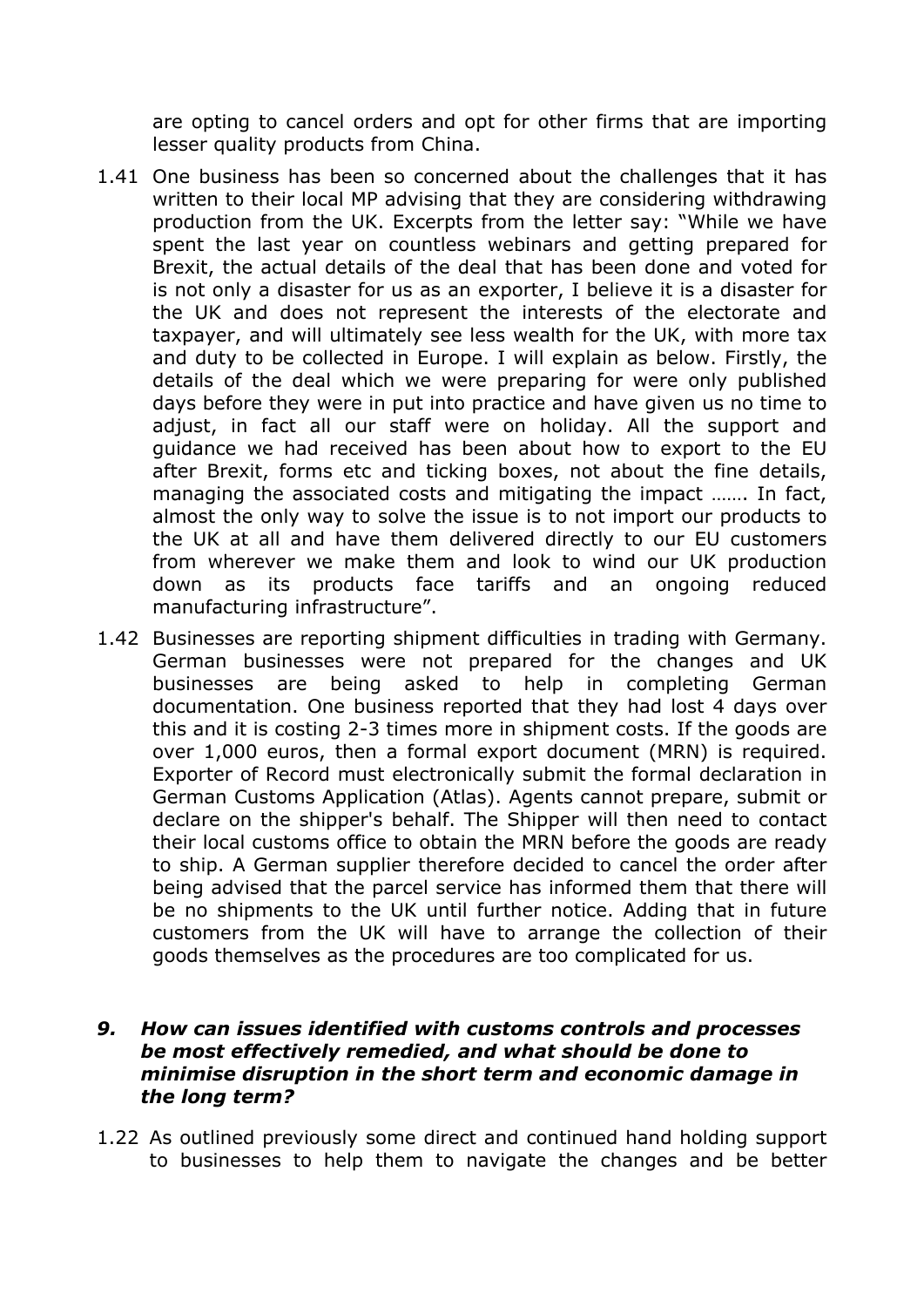prepared to ensure that fully compliant paperwork is in place. This needs to extend beyond the current three month period of support provided by BEIS.

- 1.23 Rules of Origin is a significant issue and this might require a specific concerted approach to address the challenges.
- 1.24 In the medium term government needs to ensure that funding is targeted at seriously supporting business recovery – currently concerned that the focus of both Levelling Up Fund and the Shared Prosperity Fund appear to be bypassing business recovery. The £22million BEIS annual funding for business support, whilst welcome is insufficient to the task.
- *10. How much of a burden is it to comply—and demonstrate compliance—with the rules of origin and with any other requirements introduced by the TCA? Is there a risk that smaller businesses with fewer resources will be disproportionately affected?*
- *• In the absence of mutual recognition of conformity assessments, what is the cost to UK businesses of duplicative certification procedures? What can the Government do to minimise any negative effects of regulatory divergence?*
- 1.25 Rules of Origin appear to be causing the most significant issues for businesses, with a number of businesses flagging serious concerns about this. One business reported that they recently attended an Institute of Export event, with over 60% of the companies attending saying that they were not confident in their understanding of the new rules, with the audience likely to be long established. Cumbria LEP is arranging an urgent masterclass briefing session for businesses to try and help then navigate the issues.
- 1.26 One exporter working in the Defence industry, exports 82% of its product to 34 countries around the world and has been exporting since the 1970s. Their main concern is the huge potential administrative burden that this will place on the business, whilst still facing the pressure of the COVID pandemic and the challenge of staying productive to be competitive in an international market. Customers are asking for rules of origin and to supply this they need full records of where items have come from down to component level. For example, a part on a PCB Board within a light could result in 50 individual parts needing checking. To source the information it is a case of either asking suppliers if it isn't stated on their paperwork, or cross checking paperwork already received. Requests have increased since the end of transition with UK and EU customers asking for details either of commodity code information or country of origin. This will further intensify in July due to the declarations becoming mandatory and then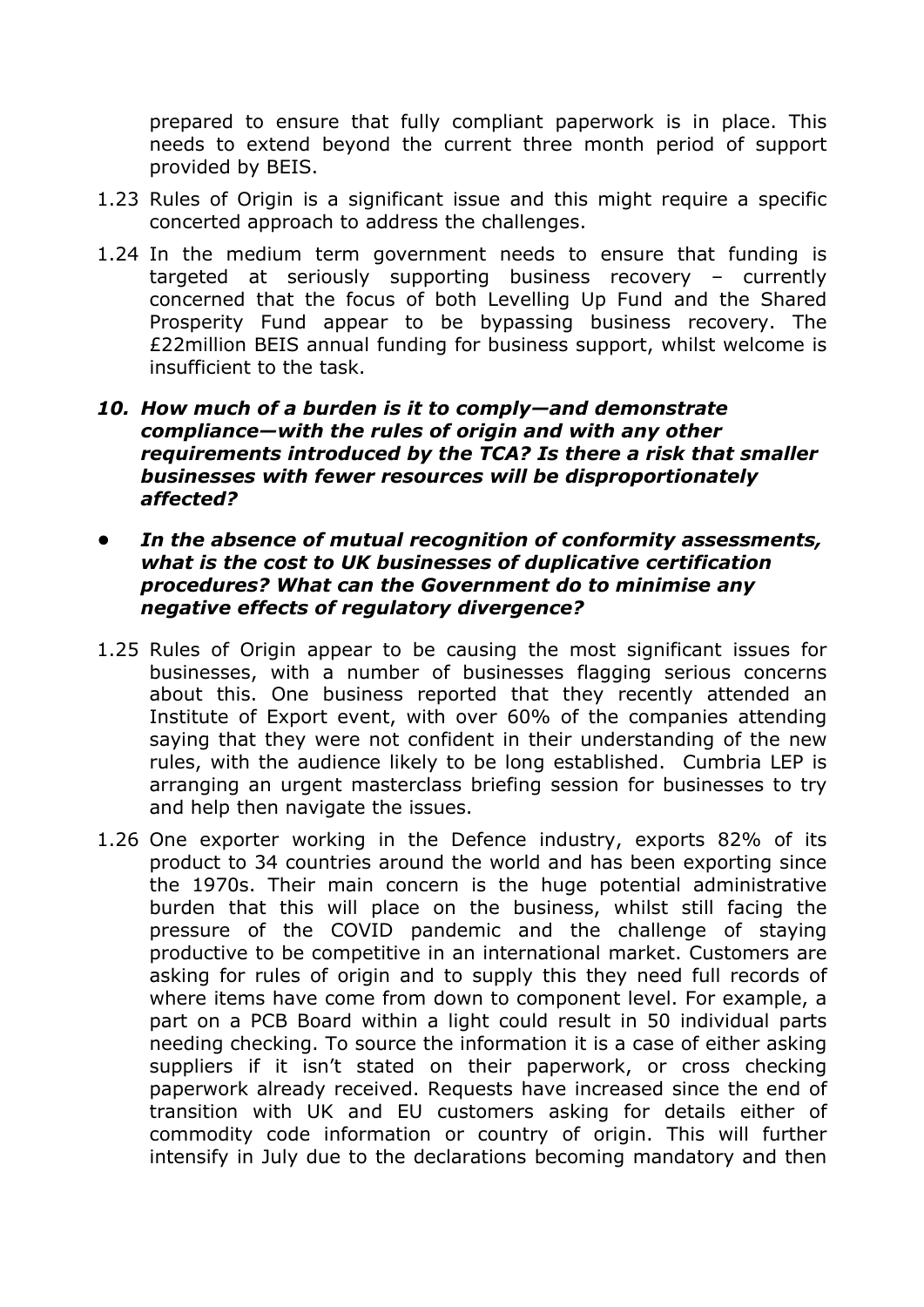there will be the exemption expiring in December. The company has 52,596 inventory parts on their system and 17,929 sales parts on which they would need to complete the Rules of Origin review. The business is now looking at setting up a customs free warehouse but this is difficult given the complexity of the process and the other business challenges that they are facing.

- 1.27 Other manufacturing exporters have reported that they are amending their Bill of Materials to comply with new % rules, but it is only possible to do this if the parts are not complex and re-qualification is not required.
- 1.28 The issues that businesses seem to be grappling include:
	- Determining Country of Origin
	- % Maximum non-originating materials allowed
	- Levels of processing required to alter country of origin
	- 3rd Country representation for animal derived produce
	- Duties applicable and 3rd country trade agreements when nonoriginating
- 1.29 There is a real concern about the disproportionate impact on smaller businesses for whom RoI could be a significant disincentive to export to the EU (along with other administrative costs).

# *11. What are the consequences for UK businesses and customers of leaving the EU's VAT system? How can the Government ensure minimum disruption and cost, both in the short term and the long term?*

- 1.30 There are still some issues around UK freight forwarders not being familiar with new rules about import VAT, and how it can now be shifted to a VAT return declaration. Instead they are continuing to code import entries as last year, resulting in physical VAT charges before goods can be released by HMRC.
- 1.31 It has also led to increased administrative burdens for companies trading with the EU in terms of accounting for and collecting VAT. Again, largely a serious issue for SMEs.

# *Additional Question on Diagonal Cumulation*

1.32 Our understanding is that an option for the TCA/FTA would have been for the UK to have joined the Regional Convention on pan-Euro-Mediterranean preferential rules of origin [\(PEM](https://ec.europa.eu/taxation_customs/business/calculation-customs-duties/rules-origin/general-aspects-preferential-origin/arrangements-list/paneuromediterranean-cumulation-pem-convention_en) [Convention](https://ec.europa.eu/taxation_customs/business/calculation-customs-duties/rules-origin/general-aspects-preferential-origin/arrangements-list/paneuromediterranean-cumulation-pem-convention_en)). Apparently, this was the preferred approach for the EU. The PEM Convention allows for cumulation between all signatories to the agreement (i.e. diagonal cumulation).